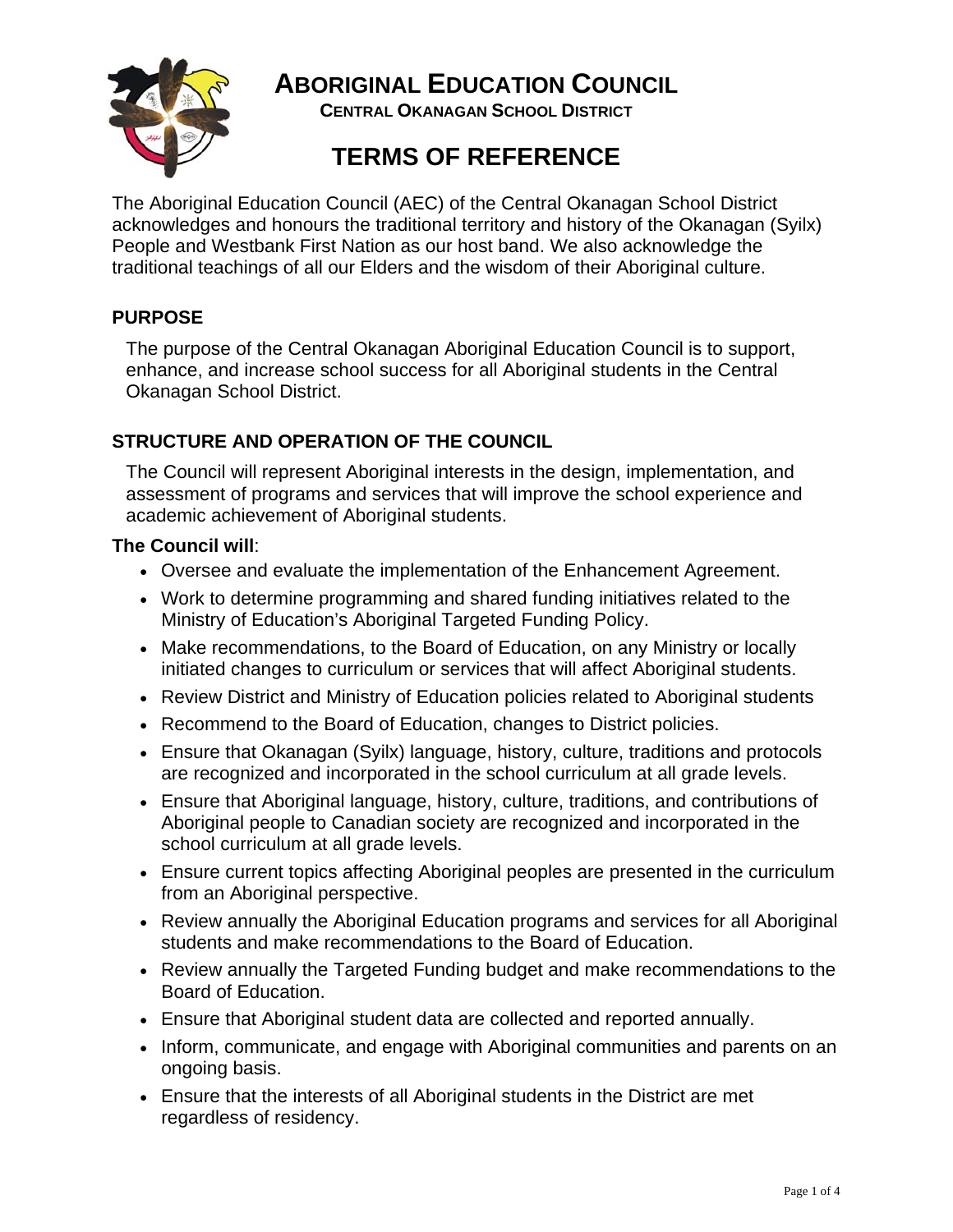- Support and advocate for the hiring of Aboriginal people within all District programs and services.
- Support and advocate ongoing research regarding Aboriginal education issues.
- Promote Okanagan (Syilx) Protocol and Aboriginal cultural awareness and understanding within all staff groups in the District.
- Provide direction to support the activities and initiatives of the District Aboriginal Advisory Committee.

## **COUNCIL MEMBERSHIP**

Voting Council members will be the appointed representatives or alternates as follows:

- Three representatives from Westbank First Nation (WFN) one from Chief and Council, two appointed by Chief and Council
- One representative from Okanagan Nation Alliance
- One representative from Okanagan Indian Band
- Two representatives from Kelowna Métis Association
- Two representatives from Ki-Low-Na Friendship Society
- One representative from Lake Country Native Association
- Two representatives from the Aboriginal Parent and Family Education Council
- One Elder representative from the Okanagan Territory (who is an Okanagan speaker) appointed by Westbank First Nation Chief and Council.
- Two Central Okanagan School District Trustees

# **REQUEST FOR MEMBERSHIP TO THE ABORIGINAL EDUCATION COUNCIL**

An application for representation by a First Nation Band or Aboriginal organization as a voting member will be made to the Aboriginal Education Council using the respective First Nation Band or organization process (First Nation Band Council/Organization Resolution). The Aboriginal Education Council will forward a recommendation to the Board of Education.

## **SCHOOL DISTRICT STAFF**

To provide resources and support to the Council:

- Superintendent of Schools and/or designate
- District Principal of the Aboriginal Education Program
- The Central Okanagan School District will appoint a person to the Aboriginal Education Council to take attendance of Council members present and record and distribute minutes of the meeting

## **APPOINTMENT OF MEMBERS**

Members representing a First Nation band or Aboriginal organization will be appointed by using the respective First Nation Band or organization process (First Nation Band Council/Organization Resolution).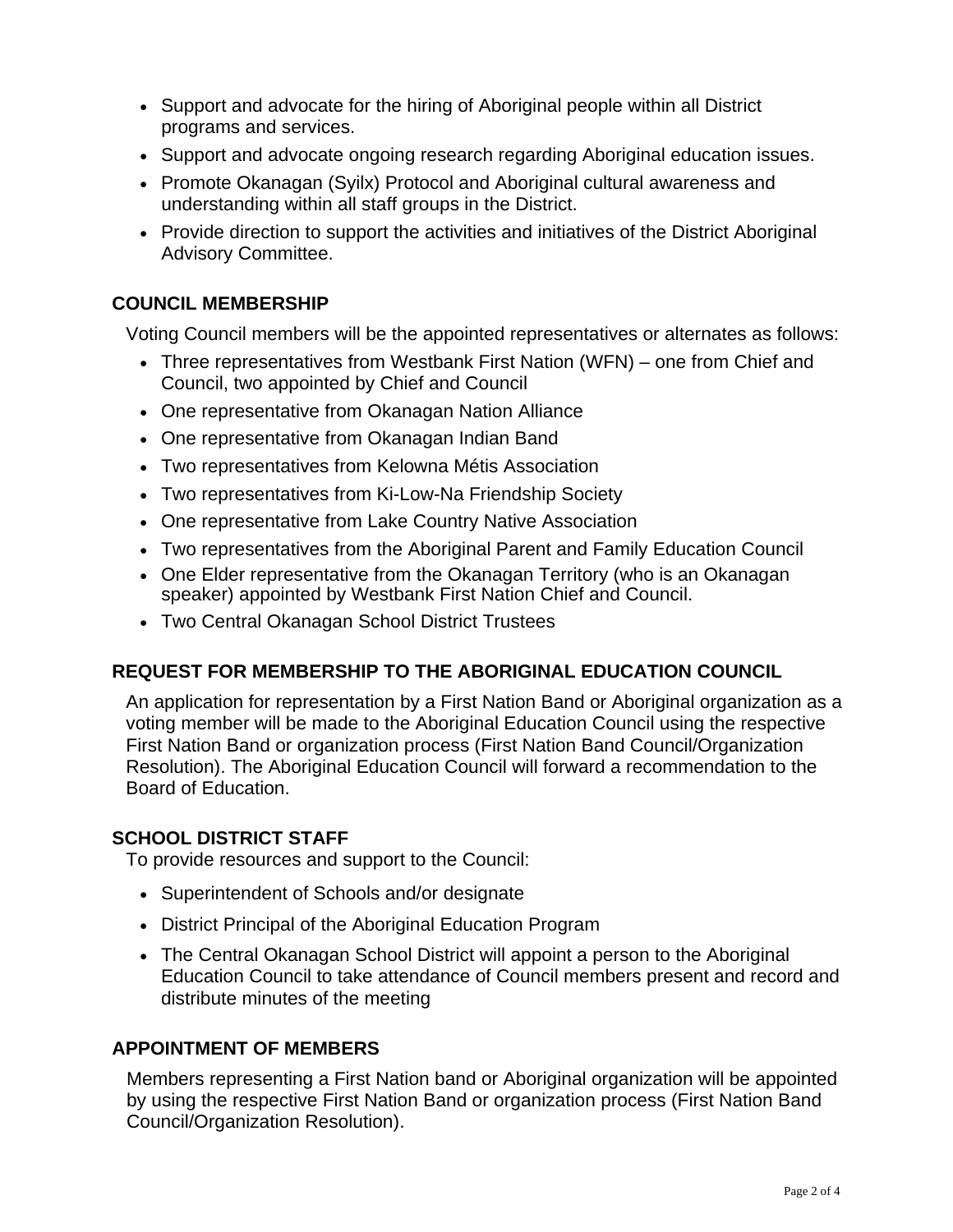# **LENGTH OF TERM**

Up to a three year renewable term, with a letter from the First Nation Band or respective organization, confirming the appointment or reappointment.

## **ROLES AND RESPONSIBILITIES OF MEMBERS**

The Members of the Aboriginal Education Council shall work together in the spirit of cooperation ensuring a safe, respectful environment for all voices to be heard.

Council members are expected to attend Council meetings.

Council members are expected to reflect the interests, concerns and perspectives of the organization on whose behalf they are speaking. Where they are unable to do so for any reason (e.g. their organization has not discussed the issue), but wish to offer a personal or professional observation, they should make any such observation with the added comment that they are doing so not on behalf of the organization, but in their personal capacity. Representatives should advise their organizations about such issues.

It is also expected that the representatives will provide the means through which these interested organizations be kept informed about the affairs and decisions of the Council.

## **CHAIR AND VICE-CHAIR**

The Chairperson will be appointed by Westbank First Nation Council.

The Chairperson will be responsible for presiding at all meetings, maintaining order and must perform such other duties as may be assigned by the Council.

The Chairperson shall be responsible for making any Council recommendations and/or reporting to the Board of Education.

In the absence of the Chairperson, the Vice-Chairperson will act in the place of the Chairperson.

The Vice-Chairperson will be elected annually (June) by the Aboriginal Education Council.

#### **MEETINGS**

In general, the Council will follow the Four Vital Voices of Community Enowkinwixw: A Syilx (Okanagan) Protocol of Respect to make decisions.

The Aboriginal Education Council will meet five times during the school year and may meet at such other times as necessary to carry out its responsibilities.

A quorum is required to hold a meeting of the Aboriginal Education Council. A quorum means 50% plus one additional voting member in attendance.

The Aboriginal Council will meet with the Aboriginal Education Advisory Committee at least once in each calendar year to discuss budget, staffing, and updates/reports of the Aboriginal Education Program.

The AEC members and the Board of Education will meet annually to enhance their relationship and shared responsibilities.